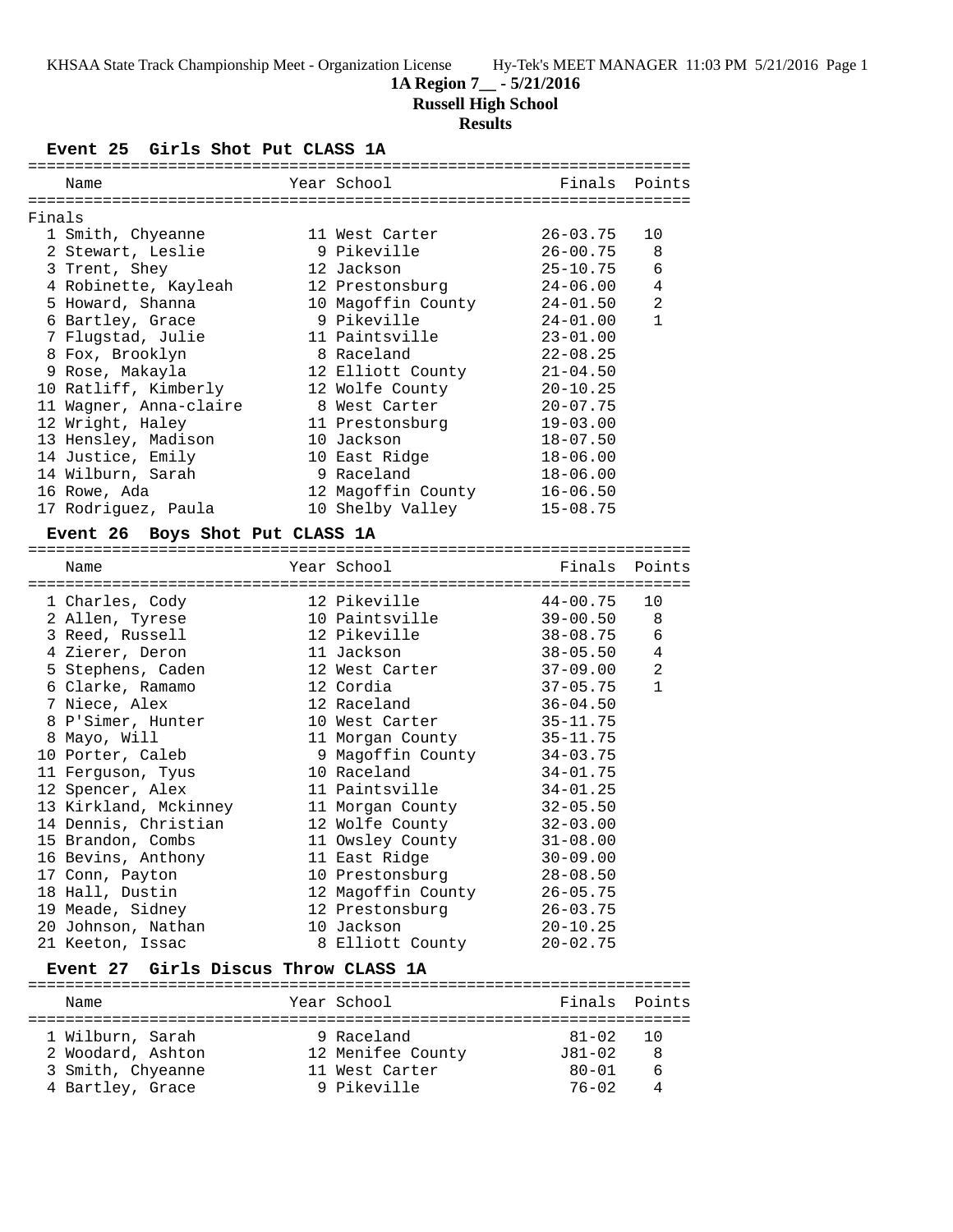**1A Region 7\_\_ - 5/21/2016**

**Russell High School**

#### **Results**

| Event 27 Girls Discus Throw CLASS 1A |  |  |  |
|--------------------------------------|--|--|--|
|                                      |  |  |  |

- 5 Flugstad, Julie 11 Paintsville 68-09 2 6 James, Hanalena 11 West Carter 68-03 1 7 Stewart, Leslie 9 Pikeville 66-11 8 Rowe, Ada 12 Magoffin County 58-06
- 9 Robinette, Kayleah 12 Prestonsburg 57-07 10 Howard, Shanna 10 Magoffin County 56-10 11 Rose, Makayla 12 Elliott County 54-04 12 Justice, Emily 10 East Ridge 54-02 13 Hensley, Madison 10 Jackson 52-08 14 Rodriguez, Paula 10 Shelby Valley 50-06 15 Ratliff, Kimberly 12 Wolfe County 49-09 16 Fox, Brooklyn 8 Raceland 47-06
- -- Gilliam, Arianna 9 Elliott County FOUL

#### **Event 28 Boys Discus Throw CLASS 1A**

======================================================================= Name Year School Finals Points ======================================================================= 1 Coleman, Logan 12 Pikeville 114-08 10 2 Manis, Jared 11 Raceland 114-00 8 3 P'Simer, Hunter 10 West Carter 109-07 6 4 Reed, Russell 12 Pikeville 108-09 4 5 Ferguson, Tyus 10 Raceland 106-03 2 6 Mayo, Alex 11 Morgan County 104-05 1 7 Holyfield, John 12 Jenkins 98-11 8 Stephens, Caden 12 West Carter 88-00 9 Sexton, Isiah 9 Paintsville 87-06 10 Baker, Nick 10 Paintsville 85-08 11 Bevins, Anthony 11 East Ridge 85-00 12 Zierer, Deron 11 Jackson 84-00 13 Porter, Caleb 9 Magoffin County 83-08 14 Conn, Payton 10 Prestonsburg 83-00 15 Stephens, Mikey 11 Morgan County 81-02 16 Dennis, Christian 12 Wolfe County 80-07 17 Brandon, Combs 11 Owsley County 78-01 18 Hall, Dustin 12 Magoffin County 68-06 19 Clarke, Ramamo 12 Cordia 67-08 20 Meade, Sidney 12 Prestonsburg 62-03 21 Johnson, Nathan 10 Jackson 60-02 22 Keeton, Issac 8 Elliott County 56-10

#### **Event 29 Girls Long Jump CLASS 1A**

======================================================================= Name The Year School The Finals Points ======================================================================= 1 Richard, Katie 12 Raceland 15-01.50 10 2 Walker, Mara 10 Menifee County 14-04.75 8 3 Bryant, Emily 11 Raceland 14-04.00 6 4 Stanley, Alexis 10 Pikeville 14-00.25 4 5 Shavers, Isabella 8 West Carter 13-10.75 2 6 Blind, Tiffany 10 Elliott County J13-10.75 1 7 Hacker, Emma 9 Menifee County 13-06.50 8 Crum, Emily 9 Pikeville 12-04.00 9 Hurst, Sarah 11 Wolfe County 12-02.00 10 Denniston, Shelby 11 Morgan County 12-01.75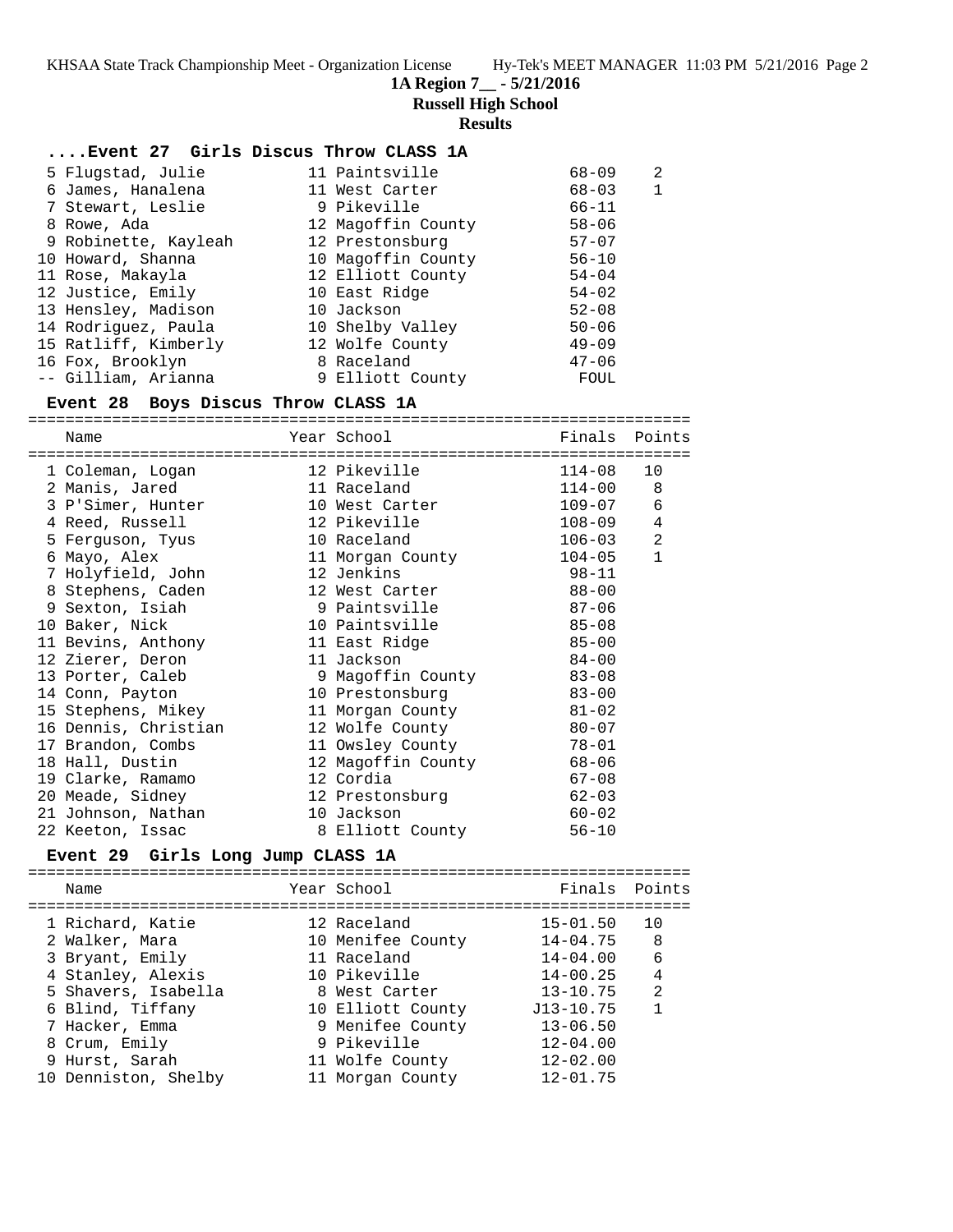**1A Region 7\_\_ - 5/21/2016**

**Russell High School**

## **Results**

| Event 29 Girls Long Jump CLASS 1A |                   |              |
|-----------------------------------|-------------------|--------------|
| 11 Middleton, Elizabeth           | 6 West Carter     | $11 - 04.50$ |
| 12 Gilliam, Autumn                | 11 Elliott County | $11 - 03.00$ |
| 13 Doderer, Ariella               | 9 Paintsville     | $10 - 04.50$ |
| 14 Morrison, Jonah                | 8 Magoffin County | $10 - 03.25$ |
| 15 Newville, Emily                | 10 Shelby Valley  | $10 - 00.00$ |
| 16 Downing, Kaitlyn               | 7 Magoffin County | $8 - 05.75$  |

#### **Event 30 Boys Long Jump CLASS 1A**

=======================================================================

| Name                                | Year School       | Finals       | Points         |
|-------------------------------------|-------------------|--------------|----------------|
|                                     |                   |              |                |
| 1 Prater, Michael                   | 10 Morgan County  | $18 - 11.75$ | 10             |
| 2 Triplett, Donovan                 | 11 Wolfe County   | $18 - 09.50$ | 8              |
| 3 Bryant, Anthony                   | 9 Shelby Valley   | $18 - 08.00$ | 6              |
| 4 Rivers, Christian                 | 9 West Carter     | $18 - 03.00$ | 4              |
| 5 Kouns, Shelton                    | 11 West Carter    | $17 - 09.50$ | 2              |
| 6 Adams, Ryan                       | 12 Morgan County  | $17 - 02.25$ | $\mathbf{1}$   |
| 7 Hale, Will                        | 10 Raceland       | $17 - 00.75$ |                |
| 8 Robinson, Alex                    | 12 Elliott County | $16 - 10.00$ |                |
| 9 Webb, Cameron                     | 10 Raceland       | $16 - 07.50$ |                |
| 10 Stiltner, Dalton                 | 12 Pikeville      | $15 - 03.50$ |                |
| 11 Randolph, James                  | 12 Elliott County | $14 - 09.00$ |                |
| 11 Scarberry, Kane                  | 8 Prestonsburg    | $14 - 09.00$ |                |
| 13 Taulbee, Trenton                 | 9 Magoffin County | $14 - 07.50$ |                |
| 14 Shepherd, Greg                   | 11 Prestonsburg   | $14 - 01.00$ |                |
| 15 Ayers, Dyllan                    | 10 East Ridge     | $13 - 08.75$ |                |
| 16 Biallas, Zeke                    | 12 Cordia         | $13 - 03.25$ |                |
| 17 Neace, Johnathan                 | 10 Jackson        | $12 - 05.75$ |                |
| 18 Henson, Micah                    | 7 Jackson         | $11 - 05.50$ |                |
| Event 31 Girls Triple Jump CLASS 1A |                   |              |                |
|                                     |                   |              |                |
| Name                                | Year School       | Finals       | Points         |
|                                     |                   |              |                |
| 1 Walker, Mara                      | 10 Menifee County | $31 - 07.00$ | 10             |
| 2 Hacker, Emma                      | 9 Menifee County  | $31 - 00.50$ | 8              |
| 3 Bryant, Emily                     | 11 Raceland       | $28 - 08.00$ | 6              |
| 4 Meade, Abbey                      | 10 Paintsville    | $28 - 07.00$ | $\overline{4}$ |
| 5 Robinette, Kayleah                | 12 Prestonsburg   | $25 - 05.75$ | $\overline{2}$ |
| 6 Hogsten, Emily                    | 11 Raceland       | $25 - 05.25$ | $\mathbf{1}$   |
| 7 Crum, Emily                       | 9 Pikeville       | $25 - 00.25$ |                |
| 8 Collins, Christina                | 9 Magoffin County | $24 - 00.00$ |                |

#### **Event 32 Boys Triple Jump CLASS 1A**

| Name                | Year School       | Finals Points |                |
|---------------------|-------------------|---------------|----------------|
| 1 Triplett, Donovan | 11 Wolfe County   | $39 - 02.50$  | 1 O            |
| 2 Kouns, Shelton    | 11 West Carter    | $37 - 07.75$  | 8              |
| 3 McKenzie, Kyle    | 10 Raceland       | $36 - 00.00$  | 6              |
| 4 Adams, Ryan       | 12 Morgan County  | $35 - 06.25$  | $\overline{4}$ |
| 5 Rivers, Christian | 9 West Carter     | $35 - 02.75$  | $\mathfrak{D}$ |
| 6 Taulbee, Trenton  | 9 Magoffin County | $33 - 10.50$  |                |
|                     |                   |               |                |

 9 Moore, Amber 9 Elliott County 22-10.00 10 Gilliam, Autumn 11 Elliott County 22-09.00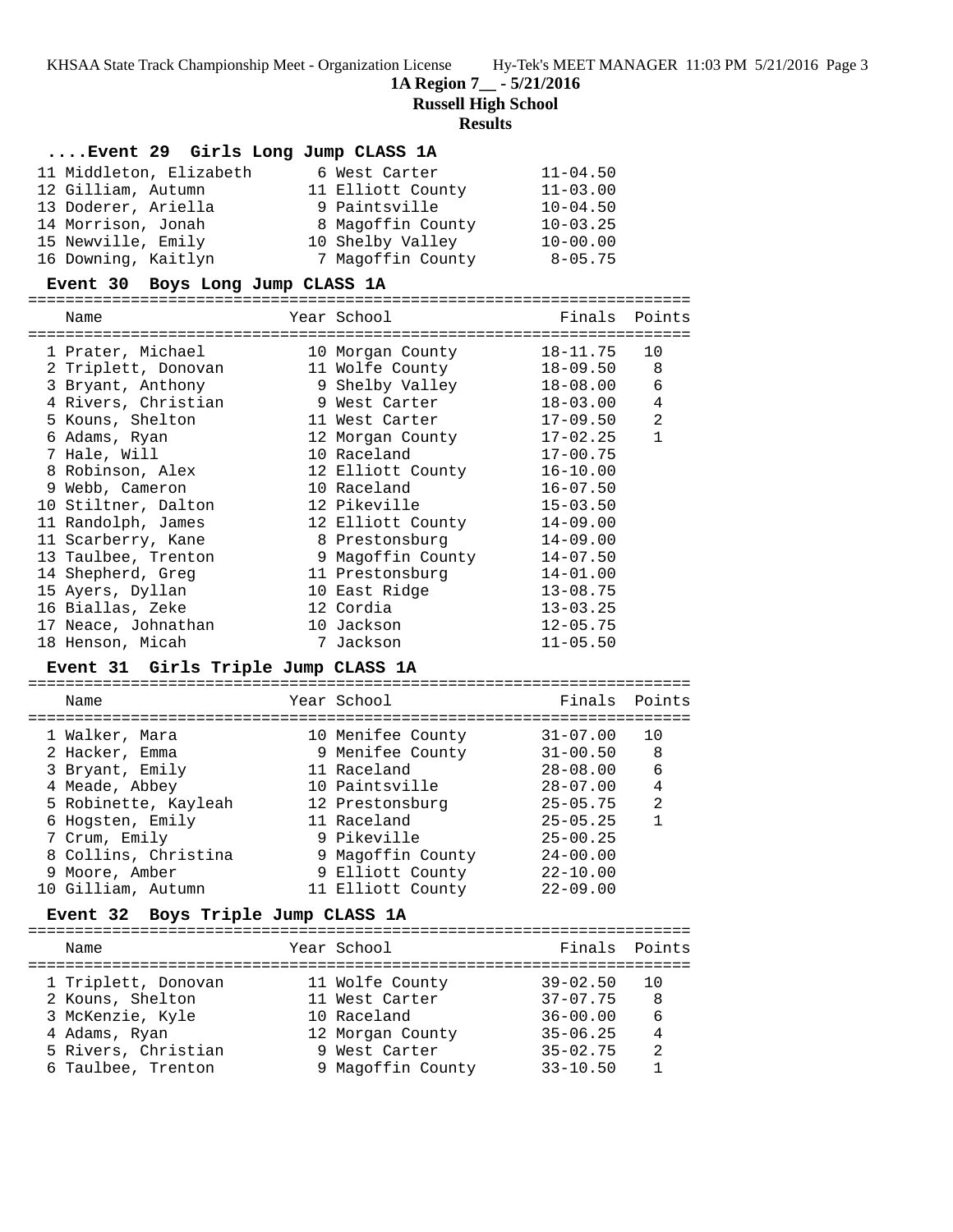**1A Region 7\_\_ - 5/21/2016**

**Russell High School**

#### **Results**

| Event 32 Boys Triple Jump CLASS 1A |                   |               |           |  |  |
|------------------------------------|-------------------|---------------|-----------|--|--|
| 7 Hale, Will                       | 10 Raceland       | $33 - 03.75$  |           |  |  |
| 8 Trusty, Dalton                   | 10 Prestonsburg   | $31 - 00.25$  |           |  |  |
| 9 Adkins, Gavin                    | 11 Elliott County | $30 - 02.25$  |           |  |  |
| 10 Randolph, James                 | 12 Elliott County | $29 - 10.00$  |           |  |  |
| 11 Rorrer, Tanner                  | 12 Prestonsburg   | $26 - 00.00$  |           |  |  |
| 12 Atkinson, Pryce                 | 9 Pikeville       | $20 - 03.25$  |           |  |  |
| Event 33 Girls High Jump CLASS 1A  |                   |               |           |  |  |
| Name                               | Year School       | Finals Points |           |  |  |
| 1 Rryant Fmily                     | 11 Pacaland       | 5-00 00       | <u>າດ</u> |  |  |

| 1 Bryant, Emily    | 11 Raceland       | $5 - 00.00$  | 10 |
|--------------------|-------------------|--------------|----|
| 2 Hacker, Emma     | 9 Menifee County  | $4 - 08.00$  | 8  |
| 3 Joseph, Isabella | 9 Raceland        | $4 - 06.00$  | 6  |
| 4 Chirico, Presley | 10 Paintsville    | $4 - 04.00$  | 4  |
| 5 Henson, Morgan   | 10 Jenkins        | $4 - 02.00$  | 2  |
| 6 Click, Brooklyn  | 7 Elliott County  | $4 - 00.00$  |    |
| 7 Moore, Amber     | 9 Elliott County  | $J4 - 00.00$ |    |
| 8 Heffington, Ouin | 8 Pikeville       | $3 - 10.00$  |    |
| 9 Crum, Emily      | 9 Pikeville       | $J3 - 10.00$ |    |
| -- May, Macey      | 9 Magoffin County | NH           |    |
| -- Byrd, Jace      | 7 Menifee County  | ΝH           |    |

#### **Event 34 Boys High Jump CLASS 1A**

| Name                               | Year School               | Finals Points |                |
|------------------------------------|---------------------------|---------------|----------------|
| 1 Charles, Cody                    | 12 Pikeville              | $5 - 04.00$   | 1 O            |
| 2 Palmer, Matt                     | 11 Raceland               | J5-04.00      | 8              |
| 3 Rhodes, Evan                     | 10 Pikeville              | J5-04.00      | 6              |
| 4 Smith, Skyler                    | 11 Morgan County          | J5-04.00      | 4              |
| 5 Trusty, Dalton                   | 10 Prestonsburg           | 5-02.00       | $\overline{2}$ |
| 6 Mckay, Chris                     | 12 Shelby Valley          | J5-02.00      | $\mathbf{1}$   |
| 7 Adkins, Judd                     | 9 Raceland                | $J5 - 02.00$  |                |
| 8 Walker, Austin                   | 10 West Carter 5-00.00    |               |                |
| 9 Adkins, Gavin                    | 11 Elliott County         | $J5 - 00.00$  |                |
| 10 Ballenger, Kaden                | 9 Morgan County           | $J5 - 00.00$  |                |
| 11 Whitt, Christian                | 10 Elliott County 4-10.00 |               |                |
| 12 Combs, Alec                     |                           |               |                |
| -- Rice, Corey                     | 11 Wolfe County           | ΝH            |                |
| -- Caldwell, Bradley               | 11 Magoffin County        | ΝH            |                |
| -- Conn, Michael                   | 11 East Ridge             | NH            |                |
| -- Haddix, Jason                   | 11 Wolfe County           | ΝH            |                |
| Event 35 Girls Pole Vault CLASS 1A |                           |               |                |
| Name                               | Year School               | Finals        | Points         |
|                                    |                           |               |                |

 1 Craft, Lindsey 11 Raceland 6-06.00 10 2 Kiser, Presley 9 West Carter J6-06.00 8 3 Witt, Macen 8 Raceland 5-00.00 6